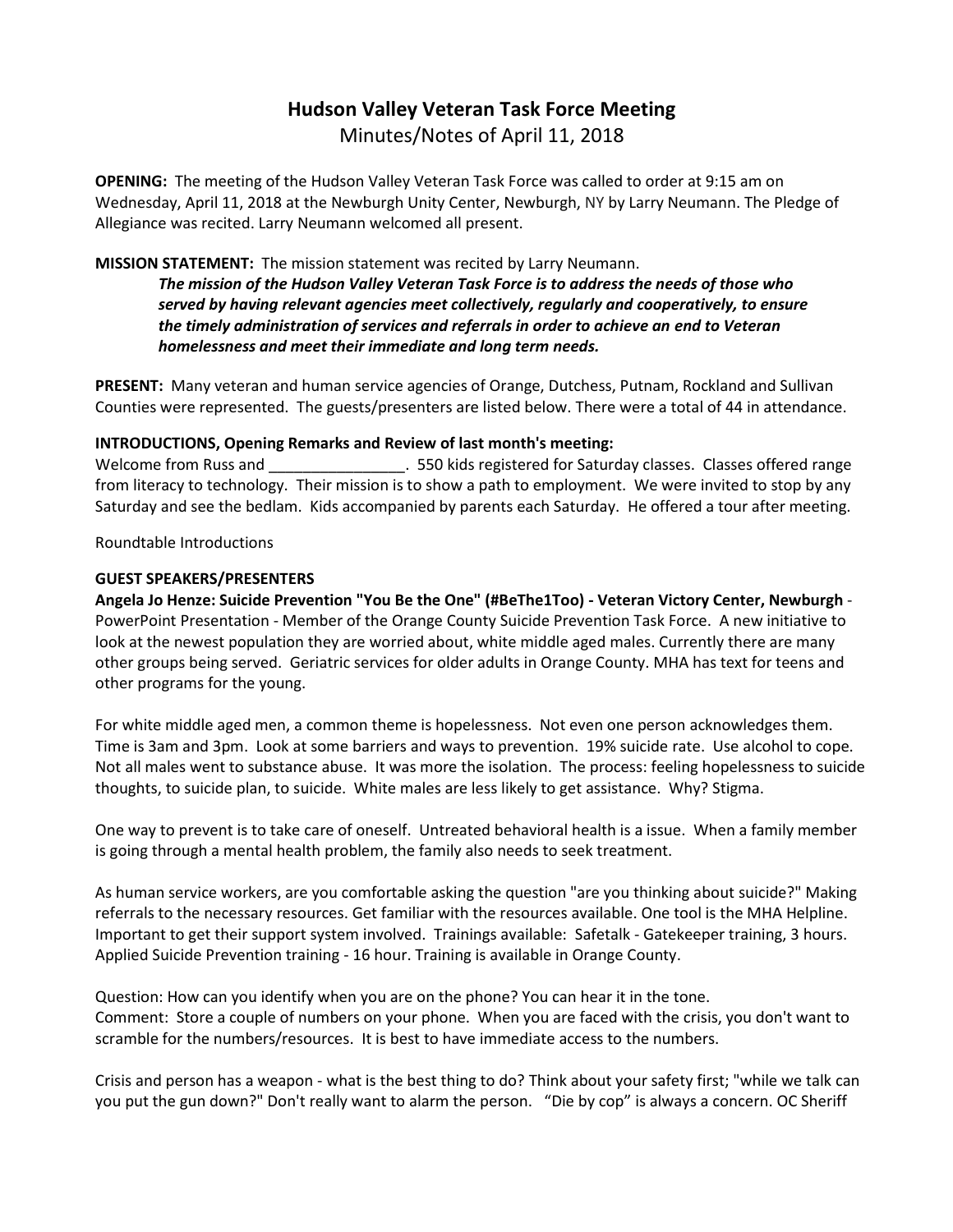offer active shooter training. Part of conversation - "what can I do to get you put the gun down?" Call the local number for police vs. calling 911.

Dutchess County Vet2Vet are providing 700 gun locks with the prevention number. Many veterans have guns. The lock helps because the hotline number is visible and may have veteran question what he is doing.

**Dawn Lyn-Mathieu - Whispering Winds Equestrian Facility/Fundraiser**: Larry introduced Dawn and her idea of raising funds for Vet2Vet. The state funds the program. Dawn wanted to provide assistance directly to the veterans. Larry wanted recognize what she makes possible for veterans with special needs.

Three years ago, started with an event on September 11. First year, raised \$750 and last year they raised \$4,700.

The event is on Sunday, July 8th. This year, 3rd annual t-shirt, sponsorships will be available, vet2vet 2018@yahoo.com. The goal this year is to have the radio station and channel 6 at event. Suits for soldiers will have a drop box. Invitation to have HVVTF agencies come out and provide information. Funds to go to Orange County Vet2Vet. Come out and enjoy and help with reaching out to more people.

Questions: Will you take donations of raffle baskets? yes. Also, the farm will give 50% of the day's entry fees. Discussion: Larry mentioned that many of the programs are on the chopping block. If the program does not get funded, who will be there for the veterans? The facilitators are out there connecting with the veterans. He thanked Dawn for her continued support.

### **VETERAN SERVICE AND COUNTY UPDATES:**

- **Dutchess County**
	- o **Vet2Vet: Adam Roche, Program Manager, Vet2Vet Veterans' Peer Services**
	- $\circ$  3 groups attendance was low because of the weather
	- o movie trip to see Black Panther
	- o Dr. Hunter gave a class on moral injury
	- o Dutchess county veteran task force 2nd Thursday of each month starting May
	- o April 21st Horse farm Warriors BBQ
	- o Dutchess County Veteran Highway April 29 Field Day on the Highway BBQ
	- o Just did a Veteran First Aid & CPR class
	- o April 13- Wounded Warrior event
	- o 5th CIT training for law enforcement -
	- o Came out with a brochure for police officers to local veterans
- **Orange County**
	- o **VSO: Christian Farrell, Director - Orange County Veteran Services**
	- o Saturday, May 5th OC Veteran Picnic and Resource Fair (845) 291-2469 to reserve table; expecting 300/400 veteran
	- o Honor Flight April 14 89 veterans going 22 WWII send off at 6:30am at airport.
	- o Patriot Flight.org flight leaving from Albany April 23
	- o **Vet2Vet: Larry Neumann, Program Coordinator -**
	- o Overview of Veteran Benefits workshop 3rd Friday of each month Dept of Labor Newburgh poor attendance, please put word out, needs to have a count. (845)291-2470 to register. Nicole Embry (845)331-2000 ext 7721. Warwick public library might be an alternative location. Traveling to Newburgh may be another issue.
	- o HVVTF website coming soon. Calendar Larry send him updates to add to the calendar.
	- o every other Wednesday veteran music workshop Cornerstone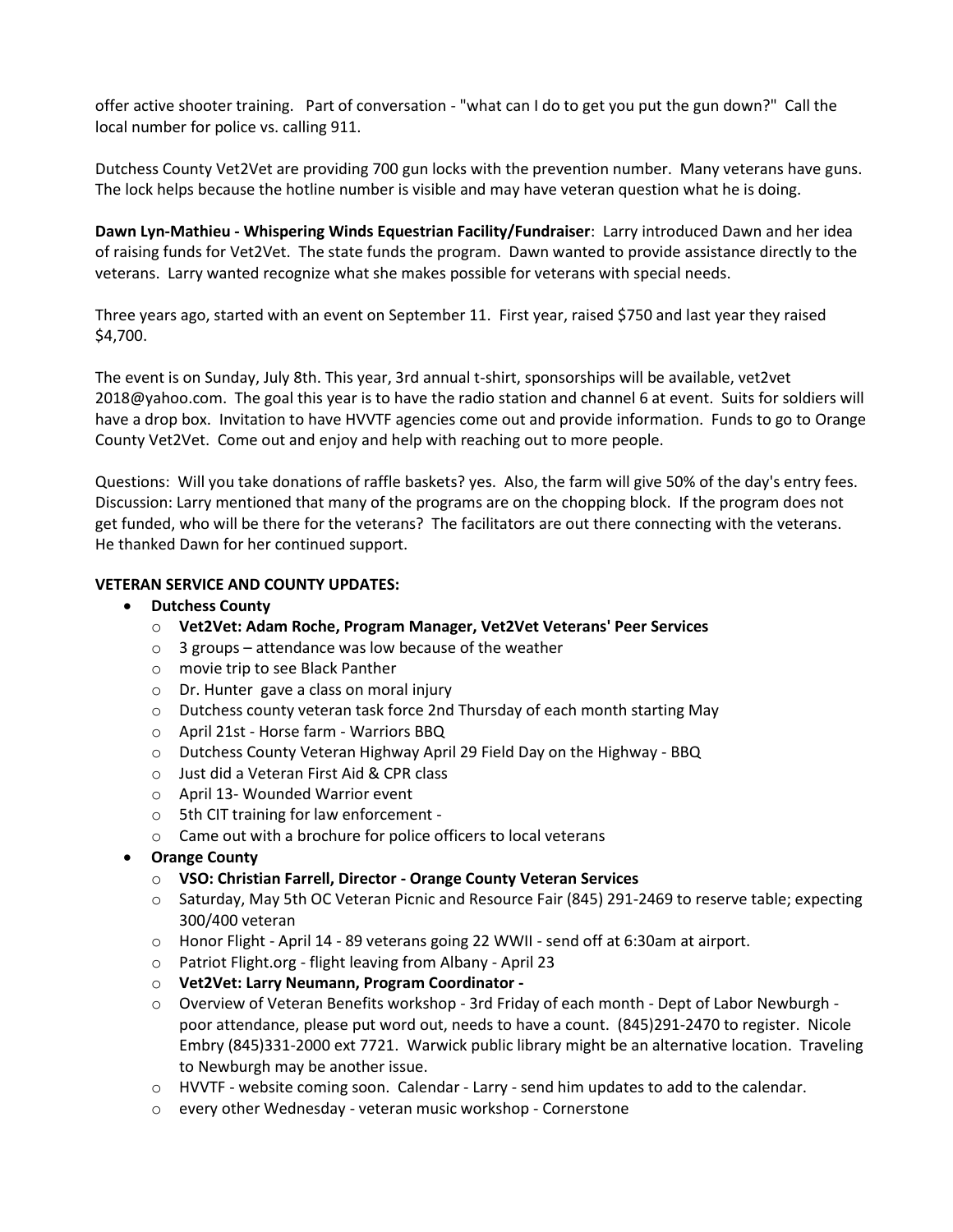- o Veteran Appreciation Day Dutchess Stadium Need sponsors
- o Veteran movie "The Bomb"
- **Rockland County**
	- o **Vet to Vet: Ismael (Izzy) Quintana Jr., Veteran Outreach Coordinator**
	- o Lost an icon, best veteran advocates, former Rockland Cty veteran services commissioner, Vietnam Vet and Purple Heart recipient - March 28 Vet2Vet was present to provide consolation for the county veterans; send off of veteran Jerry.
	- o Rockland Country Freedom Ceremony for female veterans
	- o Military Behavioral Training RCC -starts Saturday
	- $\circ$  Carry the Load event true meaning of the Memorial Day Bridges and Vet2Vet travel to various towns
- **Putnam County**
	- o **VSO: Karl Rohde, Director, Putnam County Veterans Service Agency**
	- o **Vet2Vet next month will have rep**
	- o Saturday morning veteran family movie day
	- o 3 events at Renegades games food, soft drinks, possible ice cream bar
	- o 3rd Wednesday of the month Ken burns series, Vietnam
	- o Vet2Vet invited Nicole (VA) and she visited all senior centers in Putnam County
	- o Purple Heart scratch off to get money to go to veteran support agencies
	- o Jamboree VFW
	- o VFW/MIA ceremony -
	- o In the process of fundraising for a project to hand out a medal to every WWI veteran of the 1919 conflict. Would like to issue medals.
	- o Honored this July 21st first annual WWII parade
	- o Memorial Day Friday, Saturday and Sunday evenings Stand guard from 6am 6pm to keep vandals spray painting - retire American flags
	- o Newsletter info
- **Sullivan County**
	- o **VSO: Howie Goldsmith, Coordinator, Sullivan County Veteran Service Agency and Sullivan County Veteran Alliance**
	- o VA Town Hall -
	- o 20th POW annual service
	- o VFW post color guard last 2 Gold Star moms
- **Office of US Representative Sean Patrick Maloney**
	- o Cullen Lyons/Khristian Silvis, Veteran and Military Advocate
	- o Veteran advisory meeting Mt St. Mary Aquinas hall tonight
	- o April 28th Veteran History Training Dominican center

### **TASK FORCE HOMELESS CASES Status:**

- **WestCOP SSVF: Open/New Case Report - Tenesia Terry**
	- o Referred Veterans:
	- o **Dutchess** 4 1 unreachable; 2 shelter; 1 female in vehicle living in car for a year;
	- o 1 temporarily housed at hotel; 1 female in vehicle family coming to get her; 1 unreachable at the time; 1 new referral with child
	- o **Orange County** 11- 2 temporary housing; 1 Newburgh ministry; 4 honor; 1 dom; 1 car; 2 unreachable;
	- o **Ulster County -** 2 at Samaritan village
	- o **Discussion:** veterans that chose to be homeless.